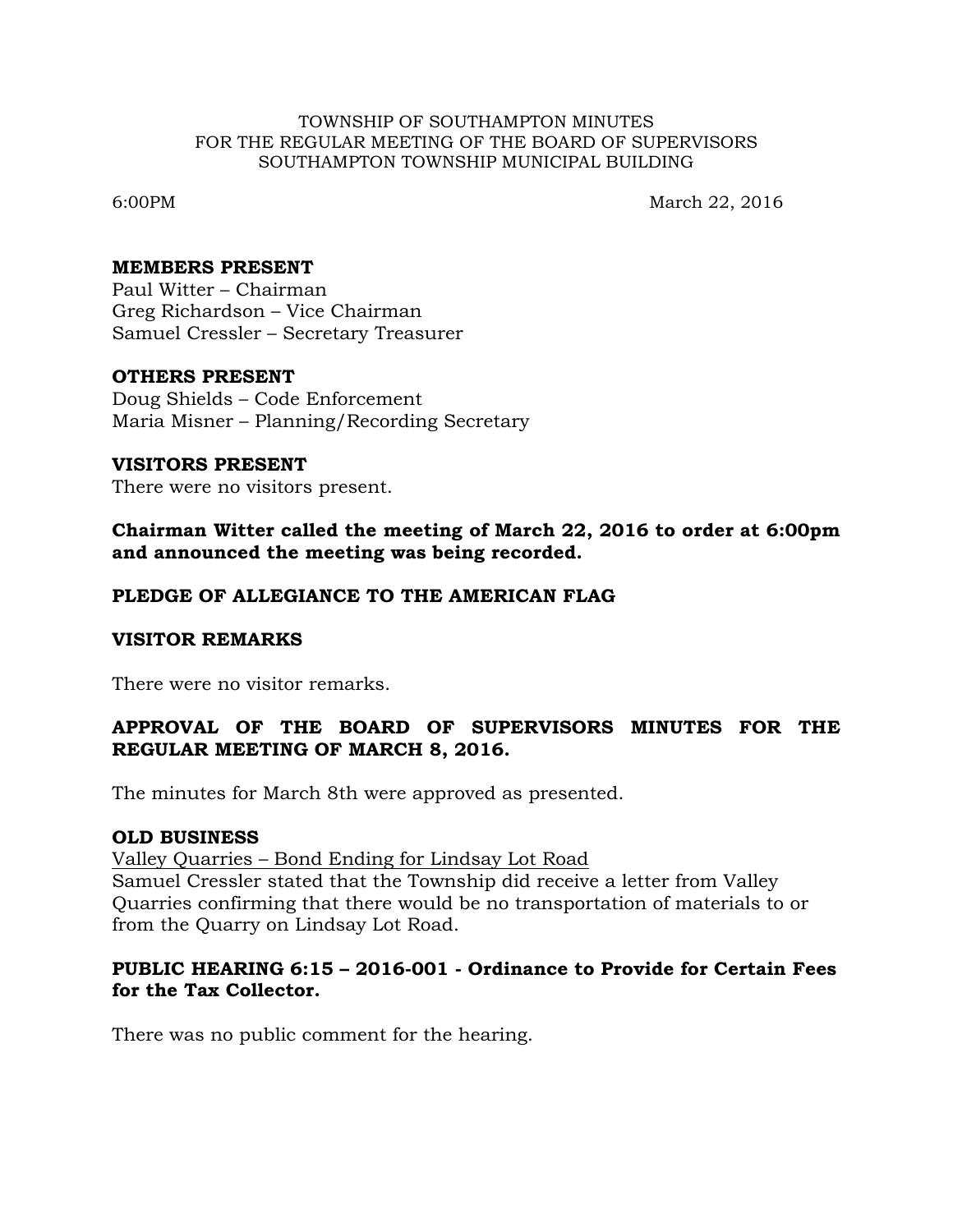# 2016-001 Ordinance to Provide for Certain Fees for the Tax Collector

MOTION: Supervisor Witter moved to pass Ordinance 2016-001 which provides for certain fees for the tax collector. Supervisor Richardson seconded the motion which passed unanimously.

## **NEW BUSINESS**

Conservation District M.O.U.

Supervisor Witter stated that no action will be taken until Solicitor Redding and staff has time to review and make changes.

## **REPORTS OF TOWNSHIP OFFICIALS AND AGENCIES**

Doug Shields – Code Enforcement had multiple items to address:

## Zoning Solicitor

Welton Fisher is retiring and a new Zoning Solicitor is needed. Mr. Shields got recommendations from Mr. Fisher, Ms. Carol Redding, Tim Cormany and they all recommended John Lisko. Mr. Shields contacted Mr. Lisko and he is interested.

MOTION: Supervisor Cressler moved to appoint Mr. John Lisko as Zoning Attorney for the remainder of 2016. Supervisor Witter seconded the motion which passed unanimously.

## Resolution 2016-002 - Winter Storm Jonas Agent Designation

Mr. Shields stated that in order to obtain financial assistance for disaster relief an Emergency Assistance Agent needed to be named.

MOTION: Supervisor Witter moved to appoint Doug Shields as the Township Representative for reimbursement for Winter Storm Jonas, Resolution 2016-002 Supervisor Richardson seconded the motion which passed unanimously.

# Zoning Hearing Results

Mr. Shields stated that the zoning hearing board recently heard two hearings. The first was for less parking stalls, smaller parking stalls, a loading dock variance and a buffer variance. The zoning hearing board denied all requests.

The seconded was for Zullinger Brenize for a vehicle inspection station in a landscape business. The landscape business is a permitted use however the garage is not. It was also denied.

## 2015 Remaining Septic Violations

Mr. Shields reported that there were still four outstanding septic systems who were still not pumped, and the next step is to go before the District Justice's Office.